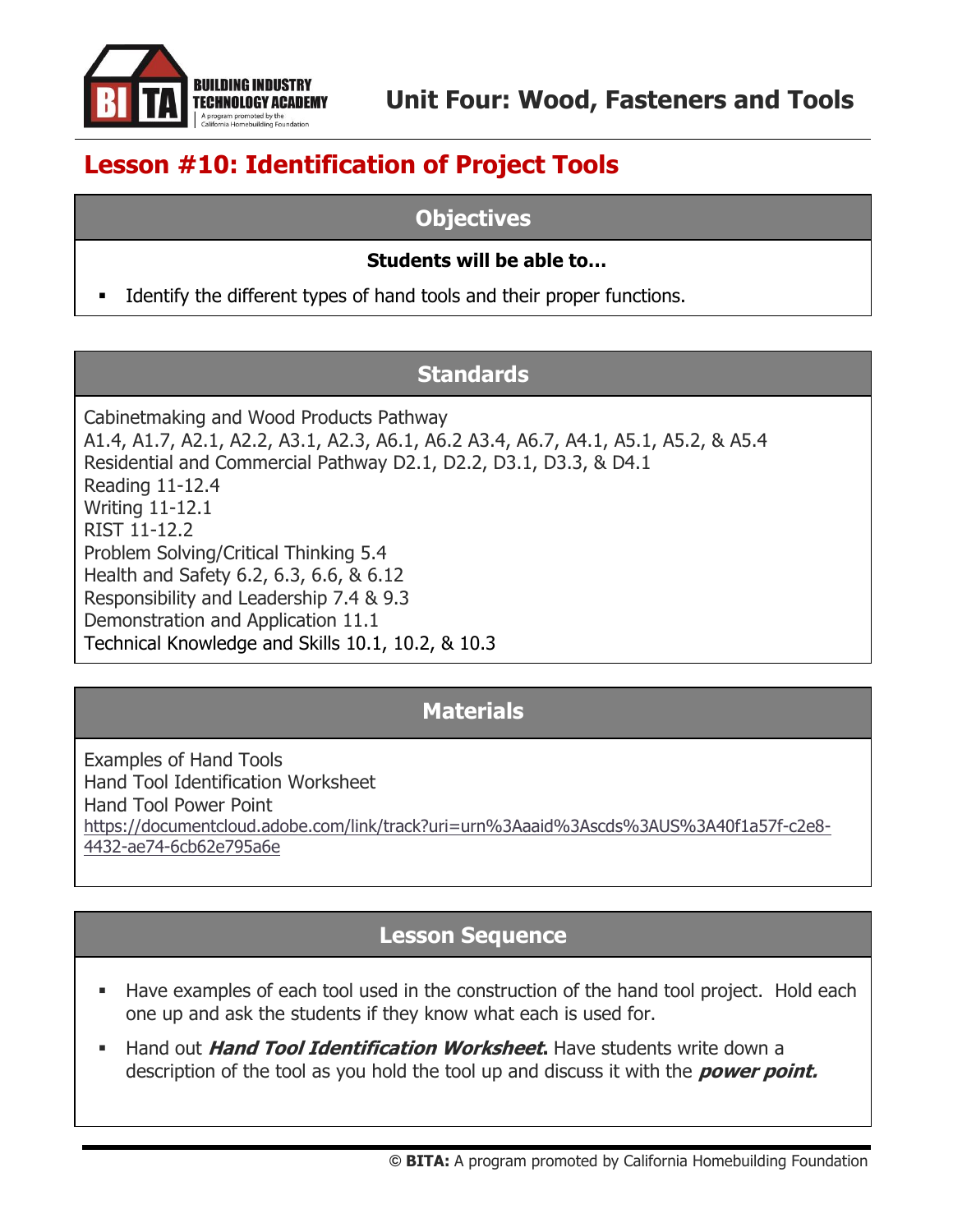#### **Assessment**

Check for understanding by holding up the physical example of the hand tool and having students identify the name of the hand tool. Call on random students to answer.

# **Accommodations/Modifications**

Peer Support Extra Time to Copy Down Power Point Descriptions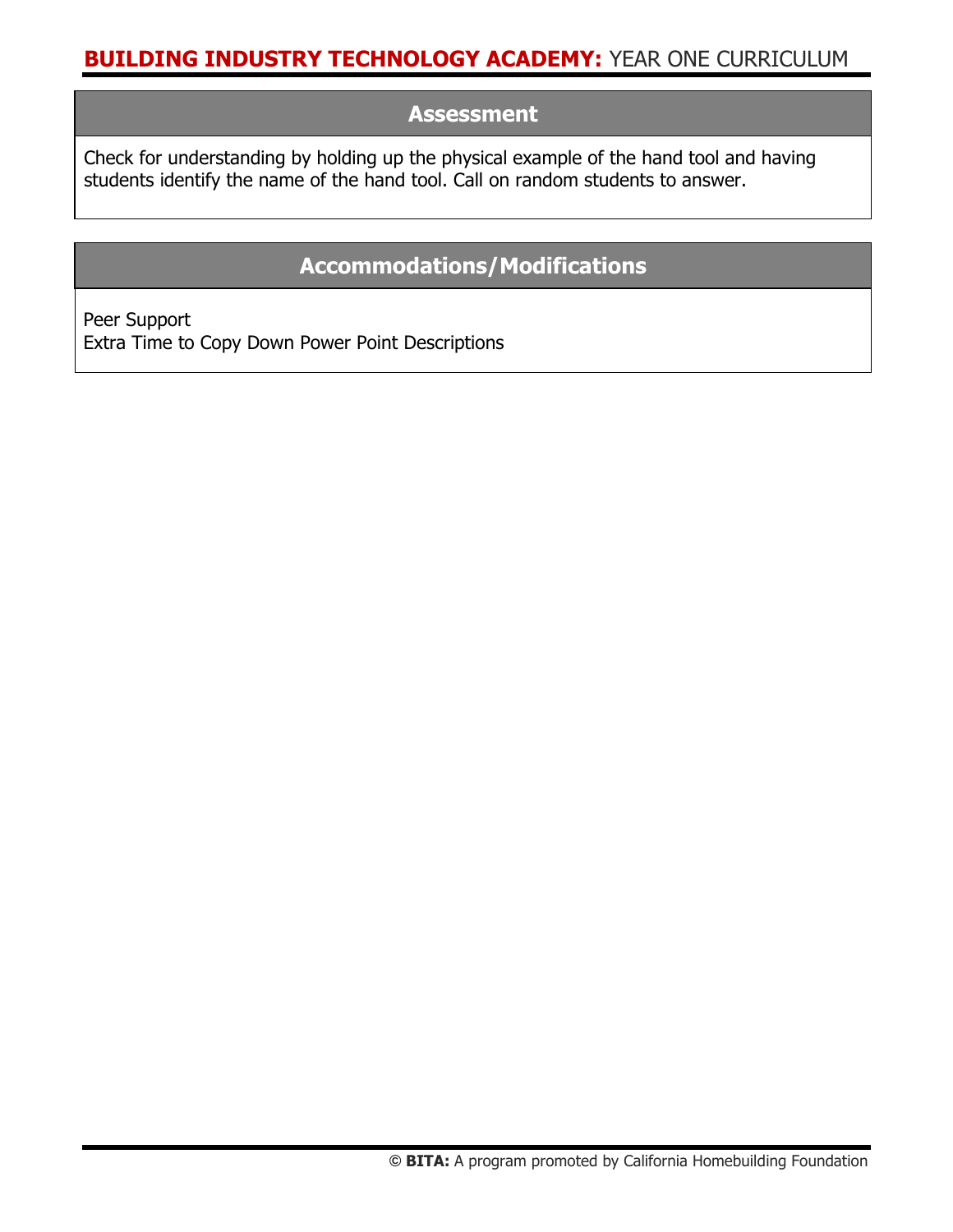#### **Hand Tool Identification Worksheet**

Directions: write a description of each hand tool, in the space provided.

| <b>Hammer</b>    |
|------------------|
| Framing:         |
|                  |
|                  |
| Finish:          |
|                  |
| Nail set:        |
|                  |
|                  |
| <b>Hand saws</b> |
| Cross cut:       |
|                  |
|                  |
| Coping:          |
|                  |
|                  |
| Miter/back:      |
|                  |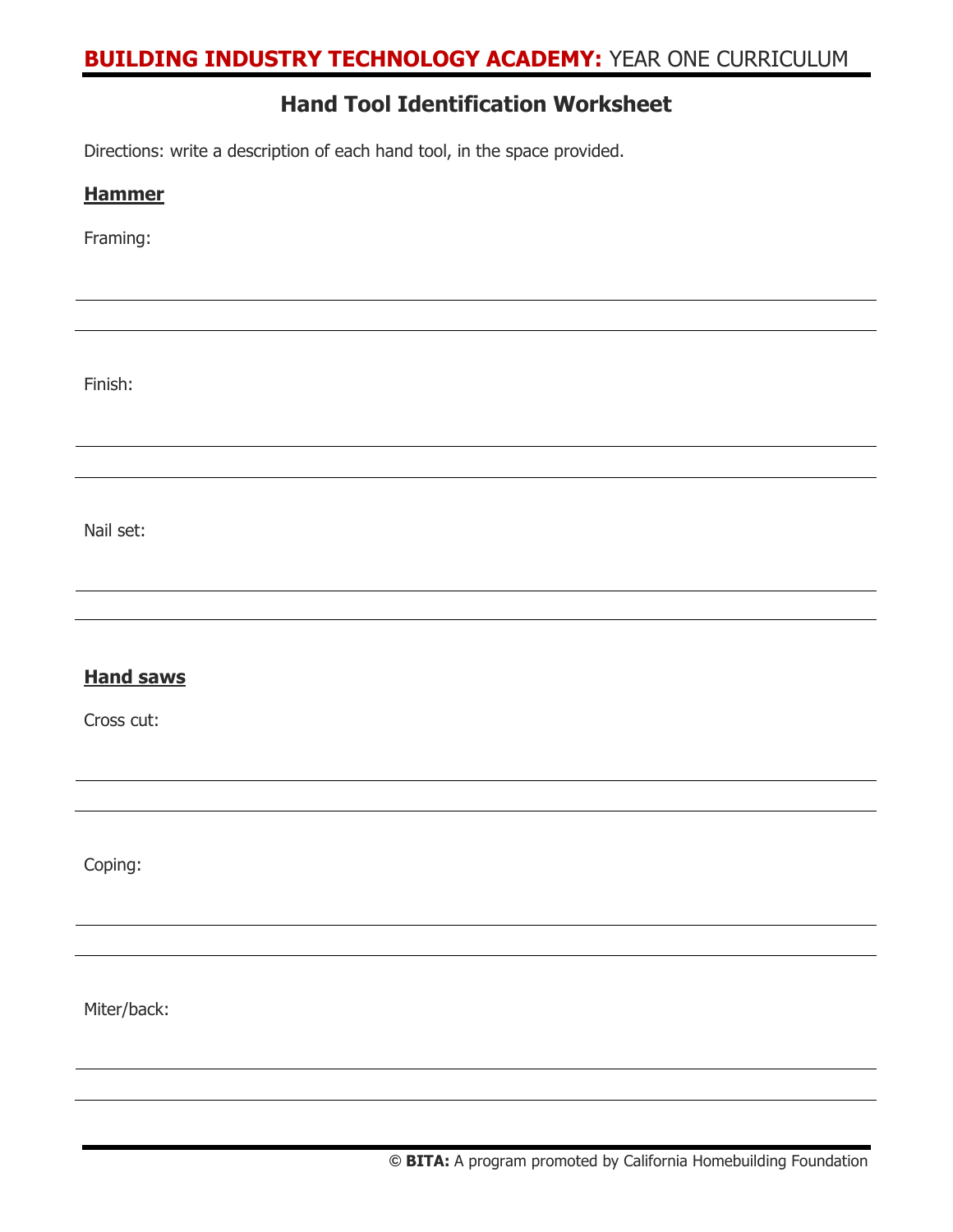| Compass/keyhole: |  |  |
|------------------|--|--|
|                  |  |  |
| Hacksaw:         |  |  |
|                  |  |  |
| Hand plane:      |  |  |
|                  |  |  |
| Chisel:          |  |  |
|                  |  |  |
| Brace and bit:   |  |  |
|                  |  |  |
| Hand drill:      |  |  |
|                  |  |  |
| Tape measure:    |  |  |
|                  |  |  |
|                  |  |  |